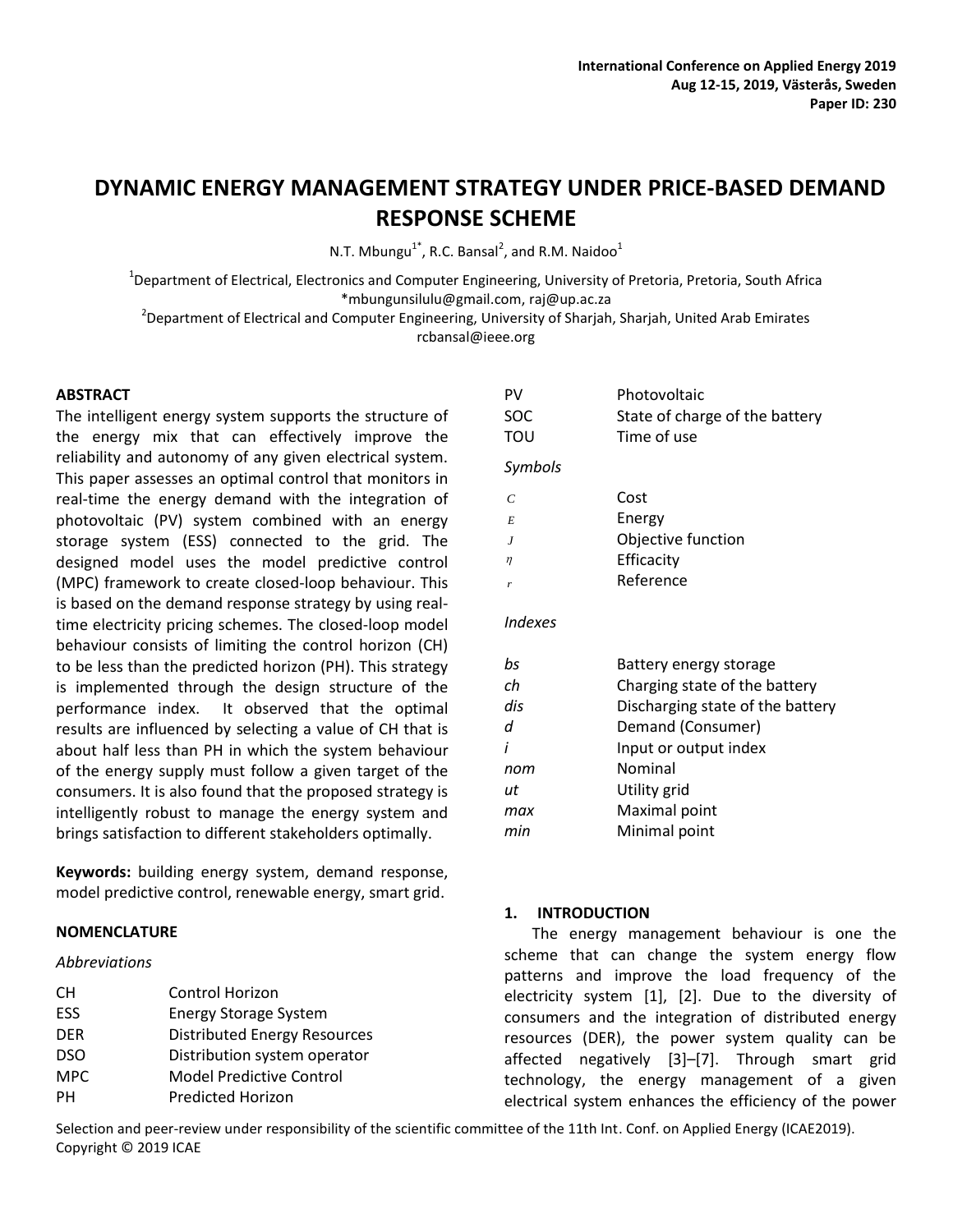system by improving the energy behaviour pattern while resolving a power quality issue. Currently, several pieces of research work design the energy management system using the novel technology and application of the system model to improve the energy system efficiency.

Demand response strategy is one of the approaches that has effectively tackled current energy crises. This strategy deals with electricity pricing dynamical [8] and different techniques of load management [9]. A virtual power plant internal market-based data mining approach is presented in [10] to drive the incentive of demand response scheme. The model coordinates the internal energy systems based on consumptions, generations (conventional and renewable energy), and ESSs. In [5] machine learner data model using demand response program is designed to create a smart algorithm that can optimise the energy system of a building. Eissa [11] has proposed a demand response program through a supplier's smart energy management and consumer's intelligent energy management systems. The proposed approach uses the first real-time time model to handle the different energy resources for the benefits of industrial/commercial users.

Price-based demand response through real-time electricity pricing scheme is currently used in several smart grid applications to create dynamic behaviour of the energy system [12]–[15]. A dynamic strategy based on battery energy storage is designed to optimal coordinate the energy flow of a smart home, which is computed through the use of price-based demand response. This model is considered to be a closed loop strategy [16]. The MPC is found to be one of the most promoting strategies to design an energy management system based on smart grid technology [17]–[22]. A novel strategy of the intelligent metering system using the MPC approach to dynamical manages the energy is proposed in [17]. Additionally, it is recommended for the integration of distributed energy resources (DER) including renewable energy and energy storage system (ESS). The strategies developed in [20]–[22] incorporate a real-time electricity pricing scheme to coordinate the power flow of the hybrid power system for industrial consumer and hybrid electric vehicle. In [19], an adaptive time of use (TOU) based MPC managing system is proposed to achieve the energy system of a commercial building. It is observed that the method using optimal behaviour where the CH has the same value as the PH.

In this paper, a dynamic model of energy management is designed using an MPC controller where the CH has a value less than the PH to manage energy system of PV and ESS connected to the grid. The model is based on closed-loop behaviour that implements a price-based demand response strategy to include a realtime electricity pricing and prepaid tariff scheme. The approach computes the demand response scheme into the system performance index. This model allows the set of targets to manage the different energy patterns optimally. The novelty of the designed model is its ability to handle the system uncertainty regardless of the set target and the difference between CH and PH. Besides, its robustness is demonstrated through simulation analysis of the results, which effectively maximise the use of the DERs so that the utility's energy cost can be minimised.

## **2. SYSTEM DESIGN**

## *2.1 Model description*

Figure 1 presents the system model for commercial usage. In the demand side, the consumer has two kinds of load demands which are divided by the uncontrollable loads and controllable loads. The target of the energy demand is based on unmanageable loads which are feed by the energy from the distributed system operator (DSO) or the utility grid while another load demand is the principal part from the consumer to be supplied by the DER. The system controller, as described in Fig. 1, is based on MPC managing, and it aims to manage the energies from the different systems such as PV, ESS, and DSO according to the energy pattern from the end users.

The model consists of prioritising the controllable load demands based on different energy supplies from DER. This consists of minimising the energy from the utility and maximising the energy supplies for DER.



Fig. 1 Dynamic MPC energy managing system.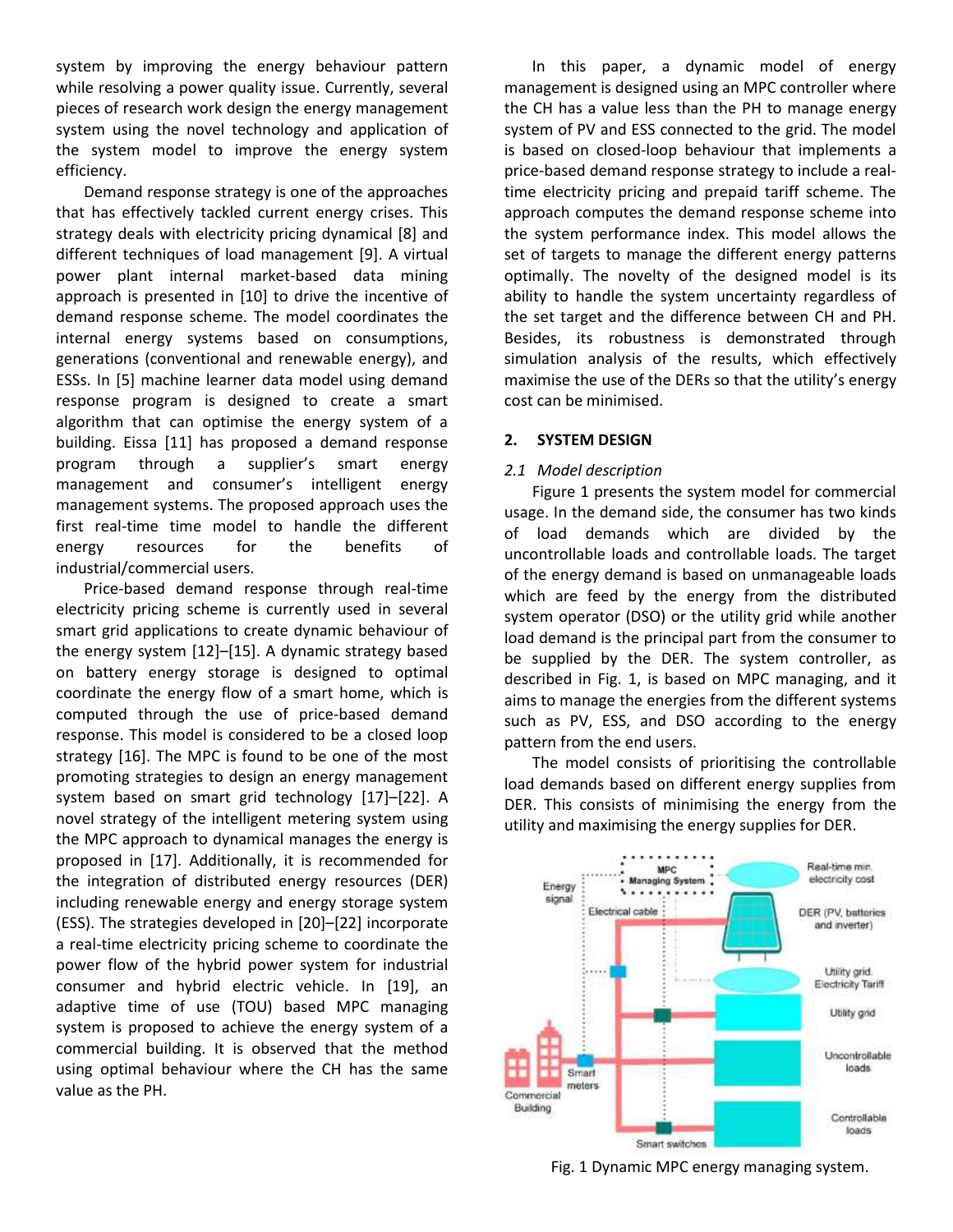#### *2.2 System description*

Based on the developed model of Fig. 1, it can be assumed that the inverter efficiency does not affect the designed system parameters and it is equal to unity. The system energy flow can, therefore, be expressed as follows

$$
E_{_{ut}}(t) + E_{_{pv}}(t) + E_{_{bs}}(t) = E_{_d}(t)
$$
\n(1)

Where  $E_{\mu\nu}(t)$  is the DSO's energy supply,  $E_{\mu\nu}(t)$  is the PV's energy supply,  $E_{bs}(t)$  is the ESS flowing on the battery which depends on charging and discharging period, and  $E_{\mu}(t)$  is the energy demand. The last two variables can be defined as

$$
E_{bs}(t) = \begin{cases} E_{ch}(t) & \text{if } E_{bs}(t) > 0 \\ E_{dis}(t) & \text{if } E_{bs}(t) < 0 \end{cases}
$$
\n
$$
E_{d}(t) = E_{d}(t) + E_{el}(t)
$$
\n(3)

with  $E_{ch}(t)$ ,  $E_{dis}(t)$ ,  $E_{ul}(t)$ , and  $E_{el}(t)$  are respectively energy during charging and discharging period of the ESS, and energy demand from uncontrollable and controllable loads. Each component of the second term of Eq. (2) can also be identified with the dynamics of battery described in [19].

The dynamic system of the energy flow on ESS is presented in Eqs. (4) and (5). These relations describe the random representation of dynamic models of the battery, which are based on the state of charge (SOC) and the energy flow dynamics.

and the energy flow dynamics.  
\n
$$
SO C(t) = SO C(t-1) + \frac{1}{E_{nom}} \left( \eta_{ch} E_{ch}(t-1) - \frac{E_{dis}(t-1)}{\eta_{dis}} \right)
$$
\n(4)  
\n
$$
E_{bs}(t) = E_{bs}(t-1) + \eta_{ch} E_{ch}(t-1) - \eta_{dis} E_{dis}(t-1)
$$
\n(5)

$$
E_{bs}(t) = E_{bs}(t-1) + \eta_{ch} E_{ch}(t-1) - \eta_{dis} E_{dis}(t-1)
$$
\n(5)

 $E_{\text{nom}}$ ,  $\eta_{\text{ch}}$  and  $\eta_{\text{dis}}$  are respectively the nominal energy of the battery, charging and discharging efficiency of the battery.

#### *2.3 MPC design*

The system design implements the state space model developed in [19]. However, the implementation structure of the present research study considers the weighted coefficients as invariable parameters which are equal to unity, and it is designed by a closed model according to the MPC strategy and implemented as developed in [12]. This consists of making the CH less than the PH, which is different from other works where the CH is equal to PH.

The performance index function of the MPC managing system is dependent on the system output and the reference signal. The system has four inputs, as described in Eqs. (1) and (2). These inputs are the energy flow from the DSO, PV and ESS (including charging and discharging of a battery). The system outputs are considered as the energy costs which are the function of the inputs system. The cost of energies of the dynamic MPC managing system can be written using real-time electricity scheme as follows

$$
C_{_{ut}}(t+1) = p_{_{ut}}(t) E_{_{ut}}(t)
$$
\n(6)

$$
C_{_{DER}}(t+1) = p_{_{DER}}(t) \begin{cases} E_{_{pv}}(t) \\ E_{_{ch}}(t) \\ E_{_{dis}}(t) \end{cases}
$$
 (7)

where  $\vert C_{u} \vert_{(t)}$  is the energy cost from the DSO,  $\vert C_{_{DER}(t)} \vert$ constitutes the cost of energy from DER which depends on PV and ESS (during charging and discharging period).  $p_{\mu\nu}(t)$  and  $p_{\mu\nu}(t)$  are the energy supply price from the DSO and DER respectively. It is assumed that the electricity price a constant function at any given time. Therefore, the price of energy in Rand per kWh are set as  $p_{u} = 1.2774$  and  $p_{DER} = 0.62$ .

From Eqs. (4) and (7) and based on the MPC design, the system performance index can be described as shown in Eq. (8). The implement of the objection is based on a quadratic formulation which computes the dynamic model of Eqs. (4) to (7). The system approach designs a closed dynamic model.

$$
\text{designs a closed dynamic model.}
$$
\n
$$
J(k) = \sum_{k=1}^{PH} \sum_{k=1}^{CH \times PH} \left( C_k(k) - r_k(k) \right)^T \left( C_k(k) - r_k(k) \right) \tag{8}
$$

with *k* is the sampling time which can be equivalent to time  $\tau$ .  $r_k(k)$  is the output reference in which the MPC managing system must follow. The reference depends on input and system behaviour. Figure 2 describes the data profile of the system. The reference of utility grid is a function of the target energy demand. For DER, the cost reference of PV is attached to PV generation, battery changing to PV and discharging to the load demand. The system constraints of the objective function as described in Eq. (8) are represented as

$$
0 \leq E_{i} \leq E_{\max} \tag{9}
$$

$$
0 \leq C_i \leq C_{\max} \tag{10}
$$

$$
SOC_{\min} \leq SOC \leq SOC_{\max} \tag{11}
$$

where *i* represents a given input or output signal.

## *2.4 System algorithm*

The MPC managing strategy executes the following steps:

1. Compute the system designed model based on state space.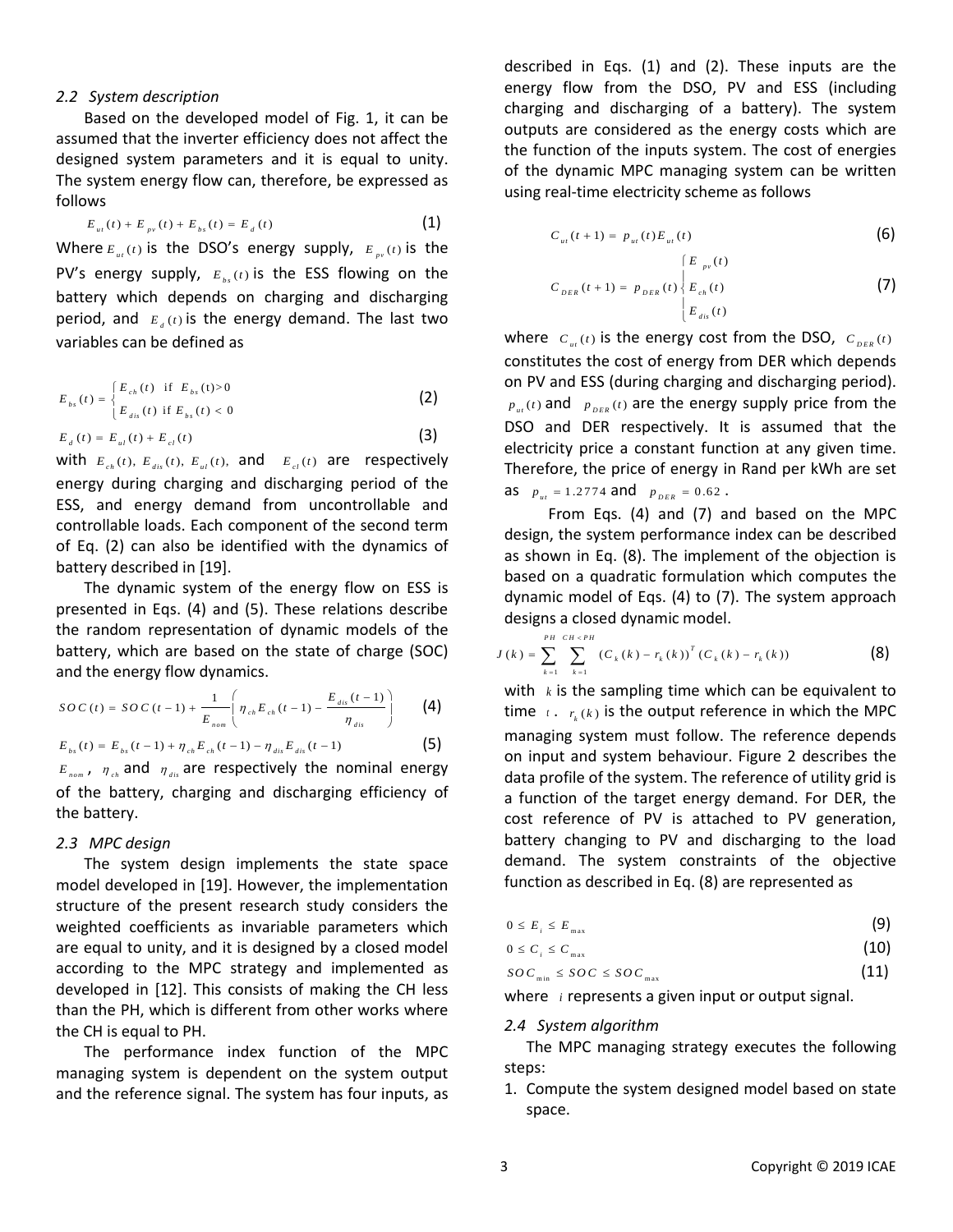- 2. Set the system CH and PH
- 3. Assess the system data as described in Fig. 2 in the function of PH and set the system constraints as shown in Eq. (9) to (11).
- 4. Set the system reference and Predict the system output based on Eqs. (6) and (7)
- 5. Find the minimal input of the system by using Eq. 6 through the MPC design strategy
- 6. Based on set CH and PH as described in step 2, repeat steps 3-5 until the PH is reached.

## **3. RESULTS AND DISCUSSION**

For the system model, as shown in Fig. 1, set the constraints based on the limits of the given data in Fig. 2. Additionally, all minimum values are set to be zero, but the minimum value SOC is different from zero. The implementation model uses the system parameters of PV and ESS specifications as described in Table 1. The system design implements a closed-loop structure which uses the behaviour of Eq. (8). The PH is set to be at the range of data which is 24 hours.

Table 1 Simulations assessment parameters

| <b>Parameters</b>  | values | Parameters | values |  |
|--------------------|--------|------------|--------|--|
| PV system          | 350    | 'Liis      |        |  |
| <b>ESS Nominal</b> | 150    |            |        |  |
|                    | 08     |            | O 1    |  |





Fig. 3 Energy from PV to the battery (charging)



Fig. 4 Energy from the battery to the load (discharging)



Figures 3 - 6 present the optimum results of the control variables. These results are assessed based on the variation of CH. Three range schemes of CH are selected to present the results. The selected values of CH are 1 to 4, 6 to 13, and 16 to 23. Figures 3 and 4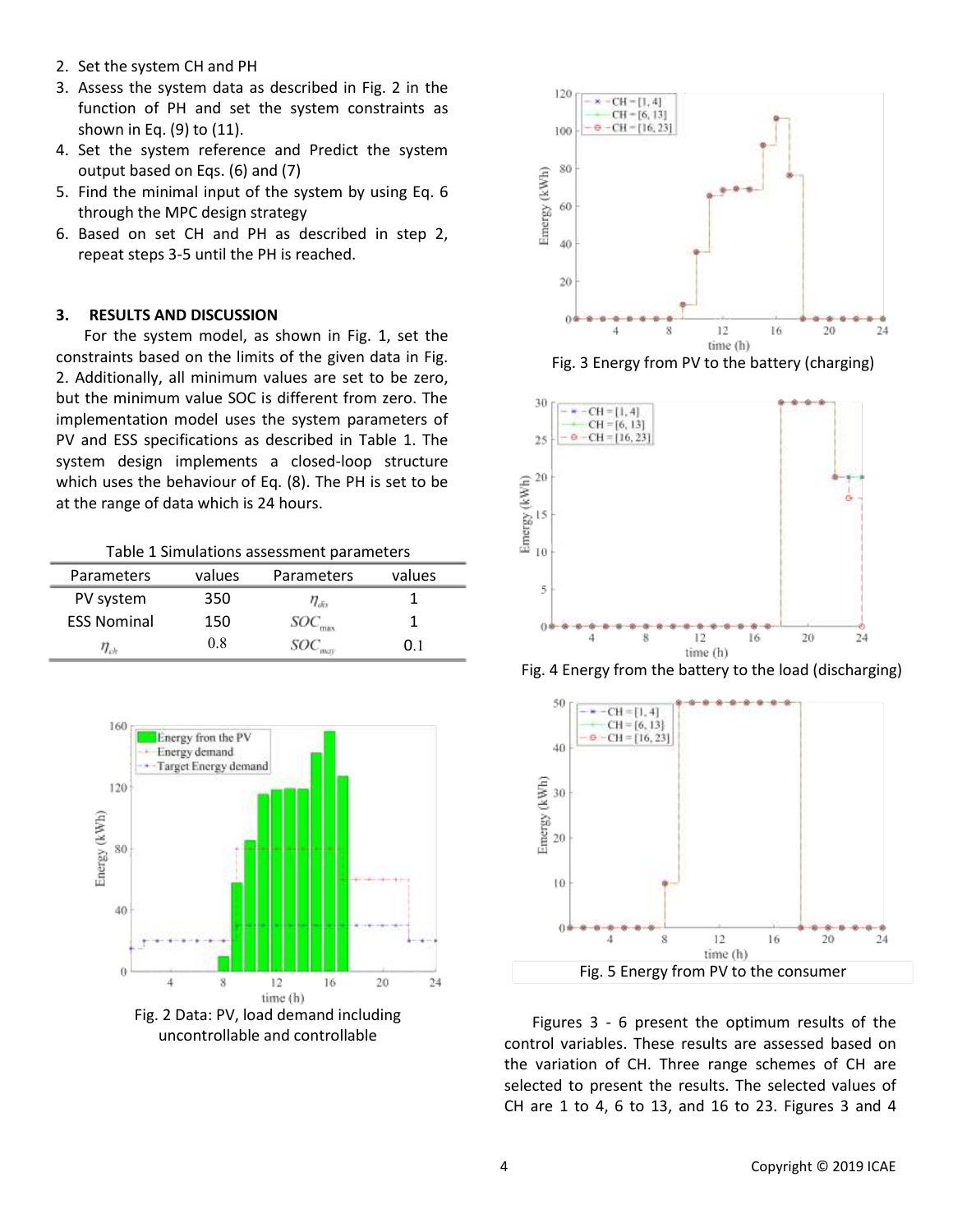describe the optimum results of the energy pattern of the battery. It is essential to notice that this is created based on the dynamic behaviour of the ESS. The optimal energies to supply the end user, compared with data of the consumer (load demand and reference) as described in Fig. 2, are presented in Figures 4-6. The results show the impact of different CH regarding the robustness behaviour of the designed model to follow the given target. It is observed from Figures 3-4 that some isolated values of CH are not selected.



Fig. 6 Energy from the utility grid to the consumer

The system results in the context of minimising the energy from the utility as a result of Figures 4-6 to supply the end users. Table 1 gives a comparison of the results of the energy costs that the consumer can pay the utility grid. There are three values of CH that are added in Table 2, which are 5, 14, and 15. The minimum value in Table 2 is when CH is between 1 and 4. However, as described in Fig. 6, this result is not optimal in term of energy supply because at a sample time the energy supply is zero. The optimal value is between 6 to 13. From 16 to 23, the results approach the reference, but this cannot be an optimal solution to the consumer side. Thus, an optimal selection of the CH should be about

|             | Table 2 Energy cost analysis |           |           |  |
|-------------|------------------------------|-----------|-----------|--|
| CH: Control | Demand                       | Reference | Cost: MPC |  |
| horizon     | Cost                         | Cost      | managing  |  |
| $1$ to $4$  | 1475.397                     | 772.827   | 638.8604  |  |
| 5           |                              |           | 652.6431  |  |
| 6 to 13     |                              |           | 658.0210  |  |
| 14          |                              |           | 661.6158  |  |
| 15          |                              |           | 687.1638  |  |
| 16 to 23    |                              |           | 712.7718  |  |

|        | Table 3 Energy saving |                                     |    |     |          |  |
|--------|-----------------------|-------------------------------------|----|-----|----------|--|
| 1 to 5 | -5.                   | 6 to 13                             | 14 | -15 | 15 to 23 |  |
|        |                       | 56.7% 55.8% 55.4% 55.1% 53.4% 51.6% |    |     |          |  |

the half value of PH.

By analysing the cost reference, as described in Table 2, it is seen that this cost is of about 47.6% compared with the demand cost. Table 3 gives the saving percentage of the designed model when considering the different values of the CH.

#### **4. CONCLUSION**

A dynamic energy strategy using the MPC design is presented to optimally manage the energy system from commercial usage, including DER connected the utility grid. It is observed that the optimal behaviour of the design system depends on the selecting control horizon. This setting value aims to manage different energy patterns of the designed electrical system. The results present that the model is robust in terms of following the system constraints and inputs system references. Thus, the model can minimise the energy from the utility grid and maximise the DER. It is also observed that there is an excess of the energy from DER, which can consist of a future research study in the context of selling this energy to the primary grid for total energy minimisation.

## **REFERENCES**

- [1] T. Mbungu, R. Naidoo, R. Bansal, and M. Bipath, "Smart SISO-MPC based energy management system for commercial buildings: Technology trends," *Proc. Future Technologies Conf.,* San Francisco, United States, 2017.
- [2] M. W. Siti, D. H. Tungadio, Y. Sun, N. T. Mbungu, and R. Tiako, "Optimal Control and Management of Load Frequency in Microgrid," *IET Renew. Power Gener.*, pp. 2–10, 2019.
- [3] T. Adefarati and R. C. Bansal, "Reliability assessment of distribution system with the integration of renewable distributed generation," *Appl. Energy*, vol. 185, pp. 158–171, 2017.
- [4] M. N. Kabir, Y. Mishra, and R. C. Bansal, "Probabilistic load flow for distribution systems with uncertain PV generation," *Appl. Energy*, vol. 163, pp. 343–351, 2016.
- [5] F. Pallonetto, M. De Rosa, F. Milano, and D. P. Finn, "Demand response algorithms for smart-